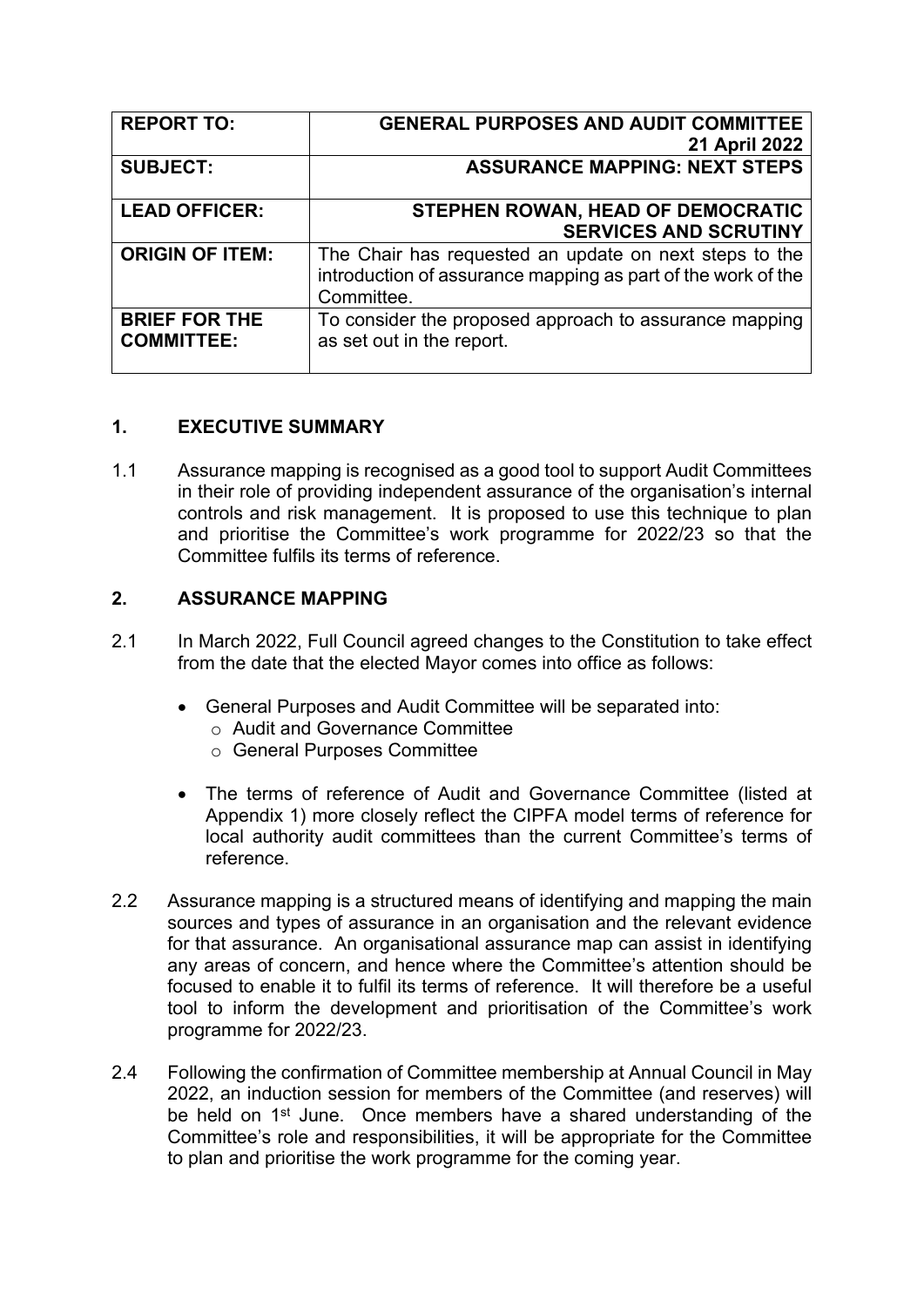- 2.5 The Local Government Association (LGA) has offered to support work with the Committee to develop and review the Council's assurance map. The Chair of the Committee and relevant officers will work with the LGA to plan a session for the Committee in June/ July which will develop an assurance map and plan a work programme in light of that map and the Committee's terms of reference.
- 2.6 This work will be carried out within existing resources.

# **3. RECOMMENDATIONS**

3.1 The Committee is recommended to agree to use assurance mapping to inform the planning of its work programme for 2022/3.

| <b>CONTACT OFFICER:</b> | <b>Colin Sweeney</b><br>Senior Democratic Services and Governance Officer<br>020 8726 6000 x84246 |
|-------------------------|---------------------------------------------------------------------------------------------------|
|                         |                                                                                                   |

### **BACKGROUND DOCUMENTS:** None.

**APPENDICES:** 1 – Audit and Governance Committee terms of reference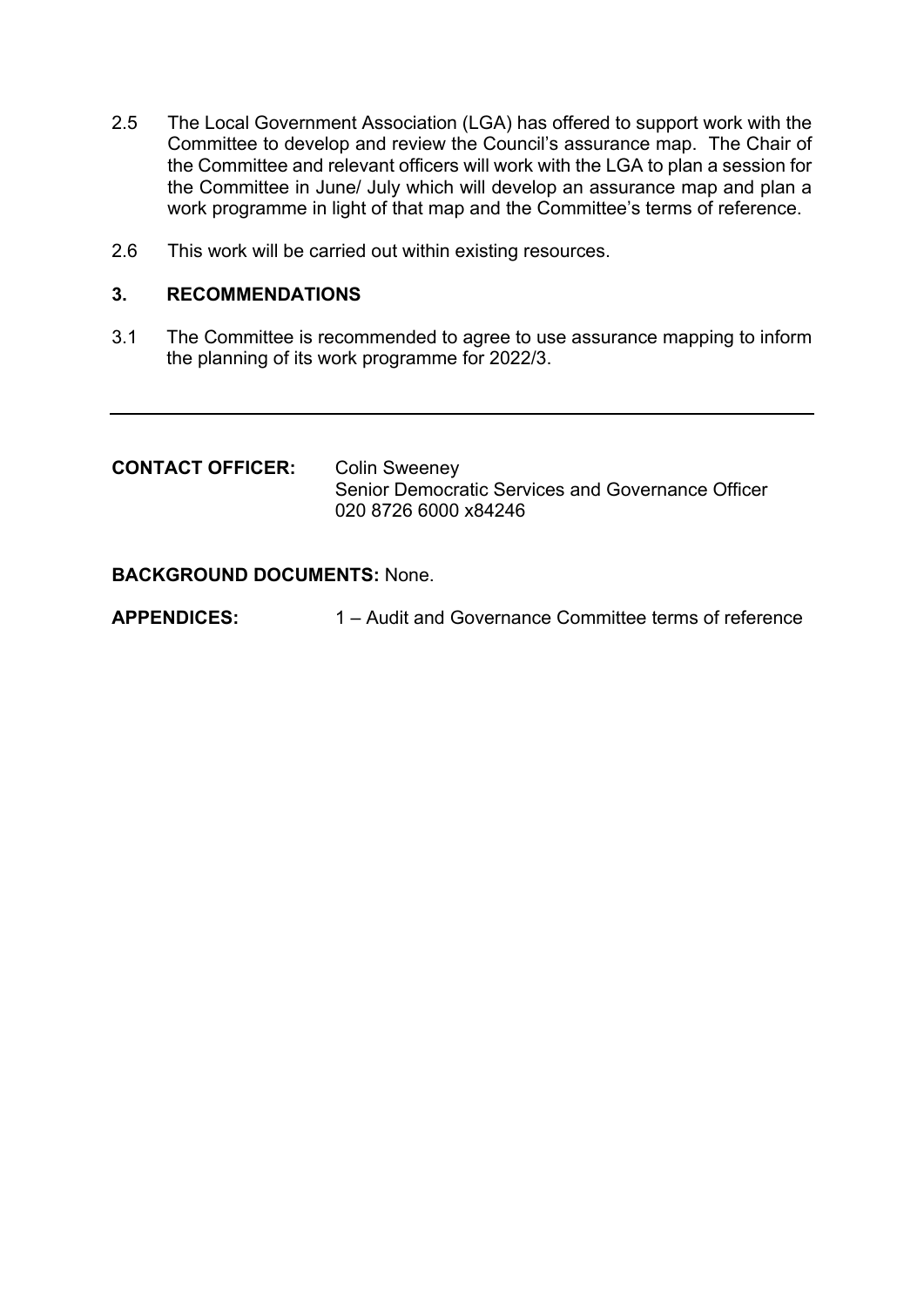# **APPENDIX 1: Audit and Governance Committee terms of reference**

### **Audit and Governance Committee**

(Membership 7 including independent, suitably qualified Chair who may not be a Member or officer of the Council and one independent, suitably qualified co-optee)

## Purpose

The Audit and Governance Committee provides an independent and high level focus on the audit, assurance and reporting arrangements that underpin good governance and financial standards. The Committee's purpose is to:

- 1. provide independent assurance to the Council of the adequacy of the risk management framework and the internal control environment;
- 2. oversee internal and external audit, helping to ensure that efficient and effective assurance arrangements are in place;
- 3. provide independent review of the Council's governance, risk management and control frameworks
- 4. oversee the financial reporting and annual governance processes and
- 5. provide independent scrutiny of the Council's financial and non-financial performance to the extent that it affects the Council's exposure to risk and weakens the control environment.

### Governance, risk and control

- 1. To monitor the effective development and operation of the Council's risk management arrangements, the control environment and associated anti-fraud, whistleblowing and anti-corruption, strategies, actions and resources. To consider a quarterly report on whistleblowing activity in the Council.
- 2. To monitor progress in addressing risk-related issues reported to the committee. To consider reports on the effectiveness of internal controls and monitor the implementation of agreed actions.
- 3. To consider the Council's framework of assurance, including the Statement on Internal Control, and ensure that it adequately addresses the risks and priorities of the Council. To review the Council's corporate governance arrangements against the good governance framework and consider the local code of governance. To review the Annual Governance Statement prior to approval and consider whether it properly reflects the risk environment and supporting assurances.
- 4. To review the governance and assurance arrangements for significant partnerships or collaborations. To ensure appropriate arrangements are in place in relation to any subsidiary bodies controlled by the Council.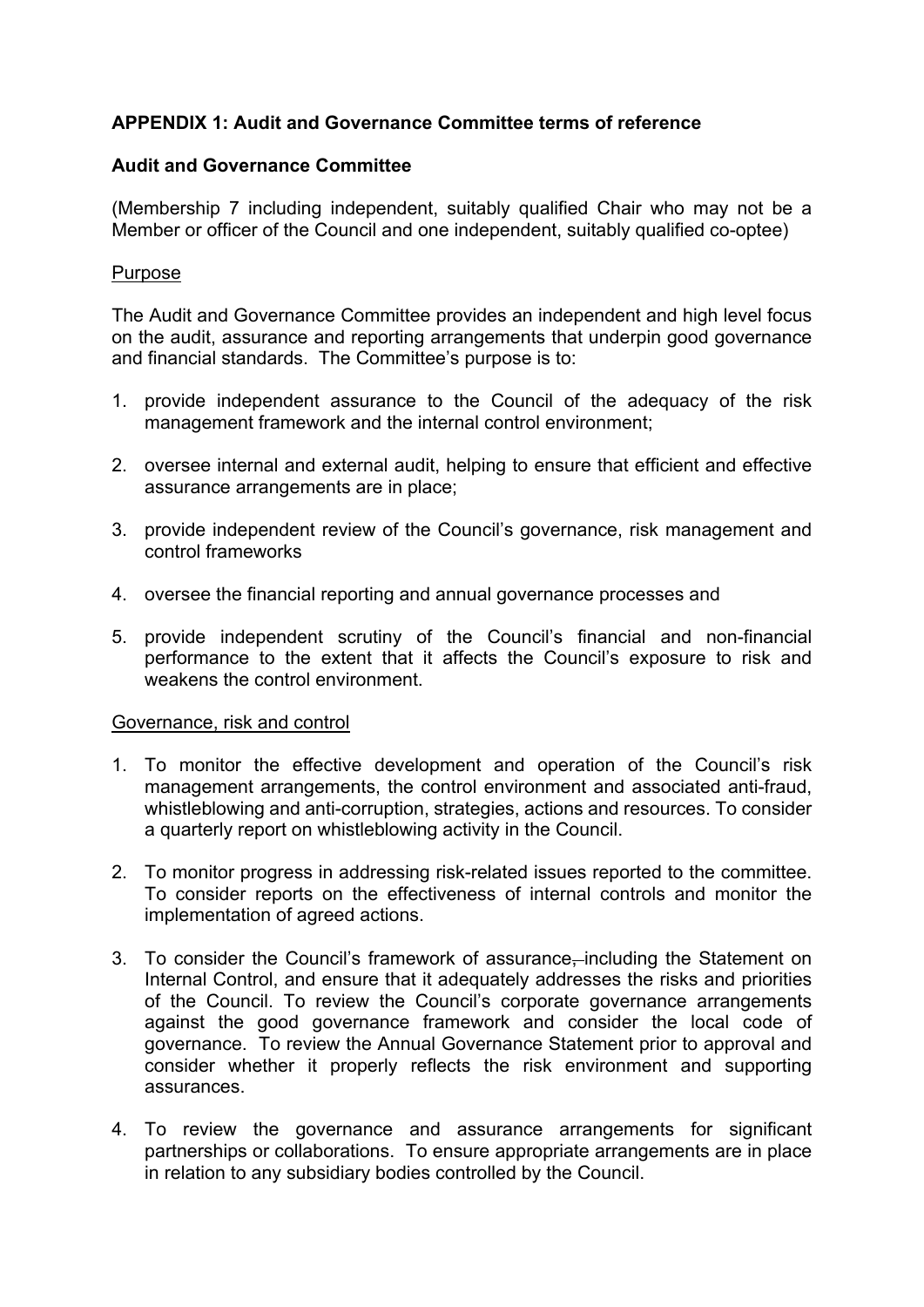- 5. To consider the effectiveness of the Council's policies, standards and processes for transparency, ensuring that they meet Government requirements and take into account best practice.
- 6. To consider the Council's arrangements to secure value for money and review assurances and assessments on the effectiveness of these arrangements.
- 7. To approve the internal audit charter.

#### Internal audit

- 8. To review proposals made in relation to the appointment of external providers of internal audit services and to make recommendations. To consider any impairments to independence or objectivity arising from additional roles or responsibilities outside of internal auditing of the head of internal audit. To periodically review safeguards to limit such impairments.
- 9. To review (but not direct) internal audit's risk-based strategy, plan and resource requirements, the approach to using other sources of assurance and any work required to place reliance on those other sources. To approve significant interim changes to the risk-based internal audit plan and resource requirements.
- 10. To review summary internal audit reports and the main issues arising and seek assurance that action has been taken where necessary. To receive reports outlining the action taken where the head of internal audit has concluded that management has accepted a level of risk that may be unacceptable to the authority or there are concerns about progress with the implementation of agreed actions.
- 11. To receive the annual report of the Head of Internal Audit and make recommendations as appropriate to management, Cabinet and/or Full Council. To consider reports from the head of internal audit on internal audit's performance during the year, including the performance of external providers of internal audit services and make recommendations as appropriate to management, Cabinet and/or Full Council.
- 12. To advise and recommend on effective relationships between external and internal audit, inspection agencies and other relevant bodies, and that the value of the audit process is actively promoted.
- 13. To contribute to the Quality Assurance Improvement Programme and in particular to the external quality assessment of internal audit.
- 14. To provide free and unfettered access to the Committee Chair for the head of internal audit, including the opportunity for a private meeting with the Committee.

#### External audit

15. To consider the external auditor's annual assessment of its independence and